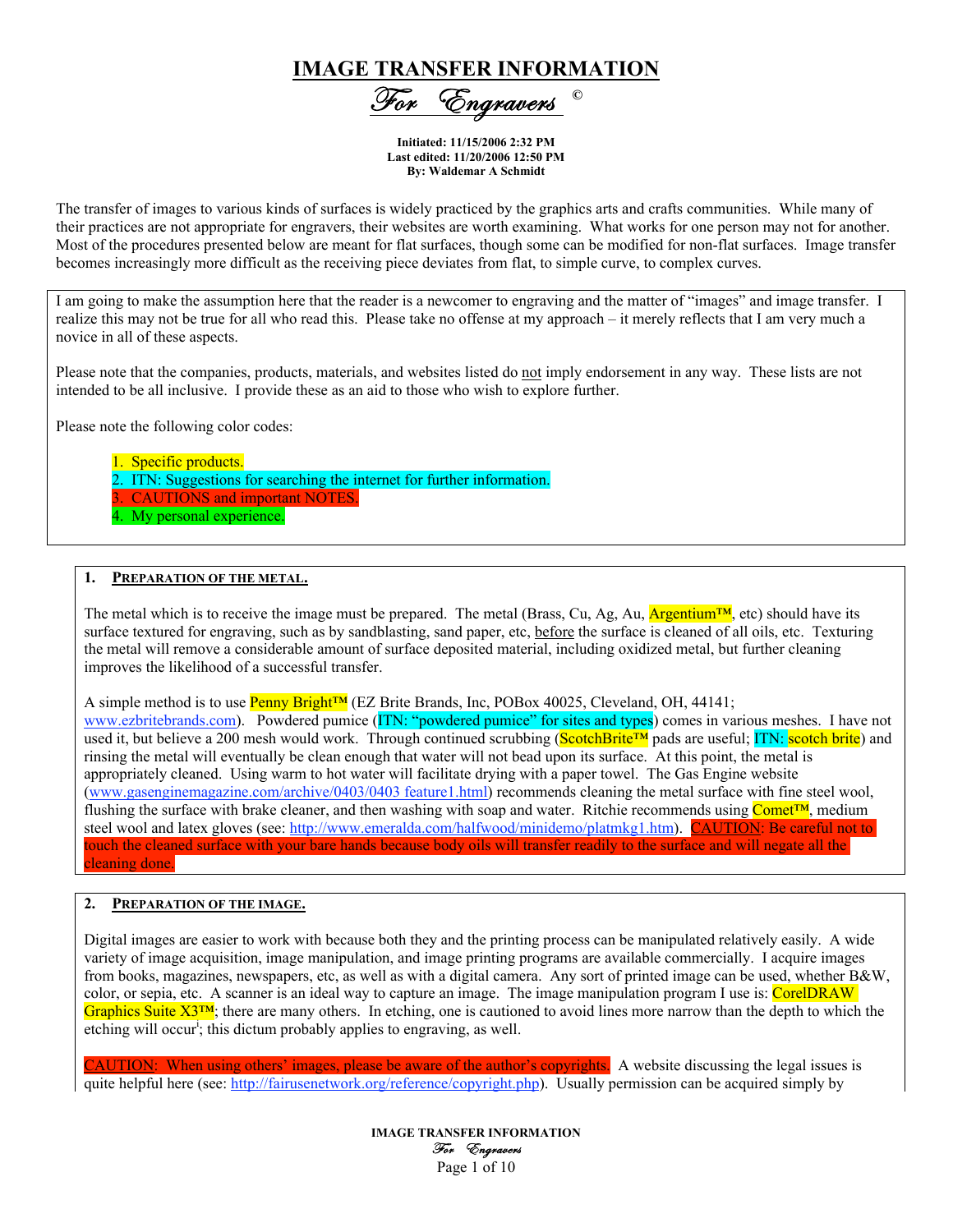contacting the author or whoever holds the copyright. There are a variety of copyright-free books full of images (ITN: copyright free images) (see also: http://www.doverbooks.co.uk).

There is an important aspect of engraving images which might not be immediately apparent. That is, the engraver usually works from a "line" image or, in other words, an image as if it were drawn with a pencil. In fact, that is a well worn way in which an image may be placed on the surface of the metal (see below). The images captured by a camera or an artist, however, is often far more complicated and is composed of gradations of color or gray tones. Hence, it is sometimes necessary to transform, or "abstract," a so-called continuous gradient image into one of lines. The importance here is based upon the fact that the "line" image transfers far more crisply than a "gradient" image. Even with line images, there is some blurring with most of the transfer methods (there are exceptions – see below). Further, the engraving process does not easily handle the concept of "color," at least for us novices.

Hence, those images which are fine, dark lines and with no shades of grey, or colors for that matter, will transfer best. The thickness and darkness of the image lines can be manipulated by the choice of drawing utensil as well as the printer. The size of the image is, of course, an issue. In the graphics arts world images are usually considerably larger than, for instance, the 2x2 inch practice plates used by the engraver. Here, the graphics package used becomes quite important. It is desirable, for instance, to be able to reverse the image before printing when working with letters; otherwise they will be reversed when transferred. Also, it is desirable to be able to manipulate the image in terms of variables, such as: gamma (ITN: gamma and image), intensity, contrast, brightness, line thickness, etc.

With regards to printers, it is important to add that image transfer methods tend to be very "printer specific." For instance, the acetone transfer method (see below) works with dry toner laserjet-type printers but does not work with inkjet-type printers. Further, not all so-called inkjet printers are the same. For instance, the dammar varnish transfer method (see below) does not work with HP DeskJet 6940<sup>TM</sup>, yet reportedly works very well with Epson deskjet-type printers. Further, the dammar varnish method works best with Epson transparency sheets and variably, or not at all, with other types of transparency sheets.

The matter of printers is very complicated. At least some of the variables involved, in terms of image transfer, are:

- 1. The type of printer ie, LaserJet vs InkJet.
- 2. Whether the printer uses dry or wet toner.
- 3. Whether the printer uses inks or dyes and the nature of those substances.
- 4. The operating temperature.

It is difficult to gather specific information just on these variables alone. Probably, there are a lot of trade secrets involved.

CAUTION: Before trying a transfer method which utilizes something other than the usual paper in your printer, make sure that the "medium" used is going to be compatible with your printer. Otherwise, you might terminally damage your printer. Such information can usually be found in the printer manual, the help facility or may be acquired from the manufacturer.

## 3, TYPES OF TRANSFER METHODS.

Transferring Design to Metals – General:

If your artistic talents are satisfactory, the design to be engraved may be directly placed upon the metal – although, this is not as easily done as described. For instance, polished metal will not accept pencil graphite well. But, the principle is quite appropriate. If you can secure the image to the metal you can then engrave using the image lines as guides. Some of the means by which this may be accomplished are<sup>ii</sup>:

- 1. Pencil lines provided the metal has a "tooth" (ie, roughened surface created with fine sandpaper, pumice powder or "sand" blasting.
- 2. India ink or tusche (a black liquid used for drawing lithography and as a resist in etching and silk-screen work
- 3. Felt marking pens.
- 4. Chinese white (a dense pigmented zinc white; painted on and allowed to dry; can then be drawn upon after which the image may be placed into the metal with a scriber; the Chinese white can then be washed off.) Note that other water soluble paints and similar materials (such as tempera, liquid white paints, yellow ochre powder, whiting powder chalk/calcium carbonate), layout dye (a commercial product), carbon transfer (design or tracing paper rubbed with soft graphite), and **Saral® Wax Free Transfer Paper** (www.saralpaper.com)) can be used in the same way.
- 5. Attaching the paper image to the metal.
- 6. Transfer wax (beeswax or plasticene clay; ITN: plasticene).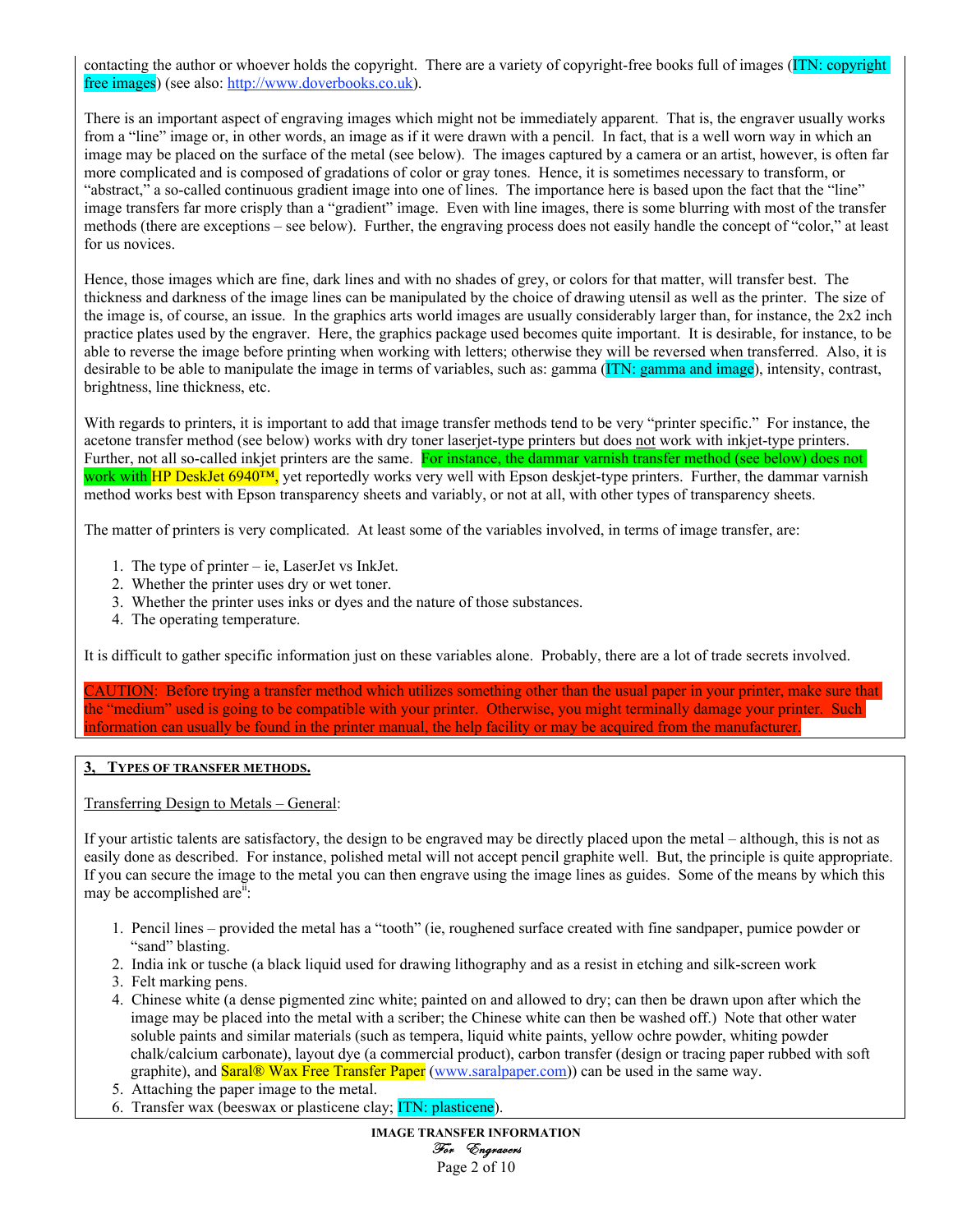#### NOTE: These methods all require that the metal be appropriately cleaned before transferring the image.

My first exposure to image transfer came during a beginner's engraving class with the Master Engraver Sam Alfano (www.MasterEngraver.com). In this case, we used 2x2 in brass practice plates whose surface was prepared by sanding with 15\_ (micron) (600 grit) paper (ITN: 3M and sandpaper) (see: Rio Grande Tools & Equipment Catalog, Abrasives<sup>iii</sup>). The procedure was:

TRANSFER WAX: Plasticene<sup>™</sup> and 9H Pencil Method:

- 1. The surface of a brass practice plate was dabbed with plasticene, leaving an oily/greasy surface.
- 2. The image desired was "drawn" on the plate with a 9H pencil (Prismacolor™; www.prismacolor.com).
- 3. The image created was engraved.
- 4. The "image" engraved was transferred to clear "Scotch" tape by attaching the tape to the engraved plate surface. I like to use 3M brand Scotch Storage Tape – long lasting™. In actuality, what happened was that part of the oily/greasy surface was transferred to the sticky side of the tape. Of course, where the engraving occurred, there was no oily/greasy surface. Hence, a reverse image was created of the engraving upon the sticky surface of the tape.
- 5. The tape was placed on the prepared surface of a blank practice disk and lightly burnished with a finger tip. This transferred the oily/greasy material on the sticky side of the tape to the new practice disk. Now, the engraved image was shown as an image where there was no oily/greasy surface. Where the oily/greasy material transferred to the new disk, the disk surface was somewhat more opaque than where the metal was still clean.
- 6. The image transferred was then used as a guide for engraving a copy of the original made by the master.

Notice that this method can be used both to create and transfer images. Variations of this theme, at least for creating original images on the metal, include the use of pencil lines on "toothed" metal, India ink, tusche, Chinese white, tempera paints, yellow ochre, whiting powder, and layout dye. Other ways of transferring to metal an image created on paper would include carbon transfer, and **Saral<sup>®</sup> Wax Free Transfer Paper** (a modern type of "carbon" paper; see: www.saralpaper.com) (see below: 4. Detailed Techniques).<sup>iv</sup> Essentially, what these materials do is create a surface into which the image may be "scratched" to reveal a "line" or the underlying metal. The scratch will actually go into the metal with a 9H pencil or a scriber. Caution must be used, especially with the scriber, to avoid making a scratch so deep that its removal later would be difficult. These temporary surfaces are then removed with an appropriate solvent, such as water. When the image is directly placed upon the metal using felt marking pens, the removal solvent might have to be acetone, alcohol, or another non-polar solvent. There are felt tip-type pens which have water soluble inks but their disadvantage is that they readily smudge when touched.

I find the transfer wax method very satisfactory for the transfer of already engraved images. I am not yet accomplished enough to primarily create images on metal plates.

The second method which Sam Alfano demonstrated was the transfer of LaserJet printed images (such as initials) using acetone. The method is relatively simple:

## ACETONE AND OTHER SOLVENT-BASED VARIANTS:

- 1. The image desired is printed onto regular printer paper using a LaserJet printer. You may want to review the section above labeled "Preparation of the Image." In short, it is important that the printing method use dry toner and that the printer is a laserjet-type device. This will not work with iInkjet produced prints. Also, note that printed images, such as initials, must be reversed upon printing because the printed image will be placed face down on the receiving plate – thereby creating a reverse image of the printing.
- 2. The printed page/image is cut to conform to the size of the receiving plate and placed thereon.
- 3. A small amount of acetone is placed on a folded paper towel. Too much acetone will smudge the transferred image. 4. The printed image (face down on the plate) is lightly and quickly burnished with the paper towel. If you burnish for too
- long or with too much acetone, the image transferred will be blurred. 5. The printed paper is removed from the plate and the plate is allowed to dry.

There are two variants of the acetone method: 1. a blender pen and 2. so-called **Prismacolor™** transfers.

The first variant method uses a device termed a "blender pen" (ITN: blender pen). I use one made by Chartpak (Blender  $P-O(201)$ ) (see: www.art-e-zine.co.uk). However it is done, this is a powerful method because it means that virtually any sort of digital image can be transferred – although, not every digital image is amenable to transfer for engraving purposes (see above: Preparation of the Image). I find that the blender pen tends to excess much solvent application and results in a

> IMAGE TRANSFER INFORMATION For Engravers Page 3 of 10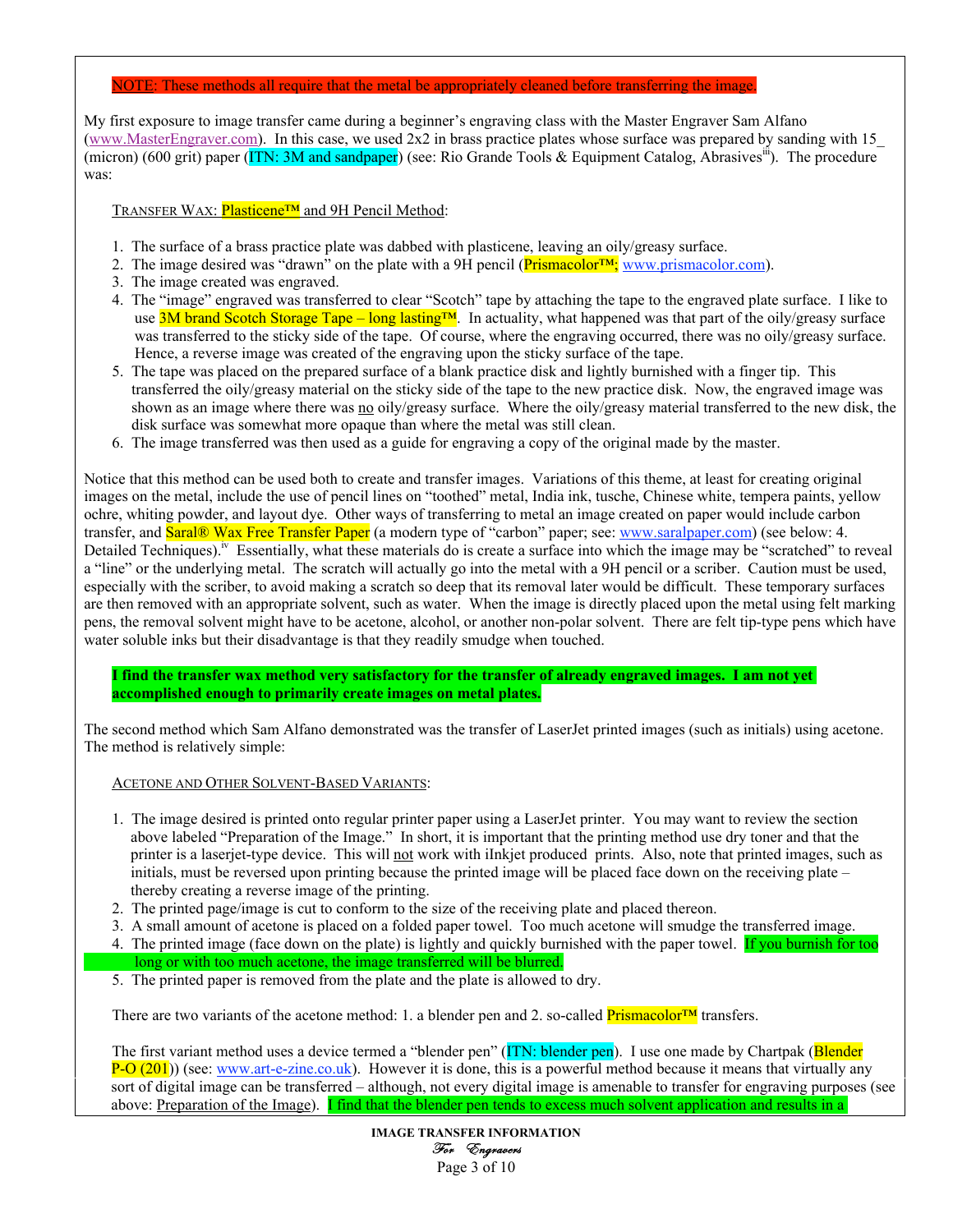smudged transferred image.

I find the acetone transfer method to work very well, especially if I have taken care to use a thin line image or otherwise properly prepare the image. I also have used successfully a combination of acetone-based transfer of laserjet-generated images and felt tip pens (Pigma Micron 005™, 0.2mm line width, archival ink, made by: Sakura Color Products Corporation, Japan; http://www.gellyroll.com/httpdocs/about\_Sakura.htm). With these very fine line pens it is possible to "sharpen" the image which has been transferred to the metal plate, thus making the lines to be engraved more specific. Further, color coding is possible.

The Prismacolor<sup>™</sup> (ITN: www.prismacolor.com) variant (from: Deborah Lane, via: inkjet\_transfers@yahoogroups.com, uses colored pencils to create the image, which is then transferred. These pencils are described as being composed of a wax binder, some clay and pure pigments. The colored lines dissolve completely when turpenoid (low odor turpentine), turpentine, acetone (as in nail polish remover), or "other" solvents are applied. The "other" solvents were not defined, but I assume they would be other organic solvents, such as one might find in a blender pen. The method is as follows:

- 1. Create the image desired, using the colors desired, onto paper.
- 2. Paint the solvent onto the receiving surface.
- 3. Lay the colored drawing face down onto the surface.
- 4. Burnish the surface of the paper to assist transfer to the surface.

Lane also notes that "*Prismacolor will lift into a "decal" too. I mean that you can paint mat or gel medium on top of a Prismacolor and, like you can with other images, and lift the image that is then trapped in the gel*."

ISOPROPYL ALCOHOL – DAMMAR VARNISH – TRANSPARENCY SHEET METHOD – FROM SAM ALFANO SYLLABUS:

- 1. Print the image desired onto Epson InkJet transparency sheets.
- 2 Trim the printed transparency to "fit" the metal plate.
- 3. Place the transparency, with the image side down (ie, facing the metal plate), upon the metal plate.
- 4. Apply the isopropanol/Dammar varnish solution to the surface of the transparency sheet, as if lightly burnishing.

Formula for the isopropanol/Dammar varnish (ITN: dammar varnish) solution:

- 1. 95 mL isopropanol.
- 2. 5 mL Dammar varnish.

I have very limited experience with this method. So far, I have found that the isopropanol/varnish solution is a sticky mess, this is hard to clean from whatever it touches. Also, although using the prescribed Epson Transparency film, the process does not work when I print the image with my HP Deskjet 6940. Sam Alfano says this is a very effective method and has the advantage that you can see through the transparency sheet and monitor transfer of the image.

NOTE: This method only works with Epson printers (C66 or C86) and works best with Epson transparency sheets. Also, the image, especially if written, such as with initials, must be reversed.

Recommended settings for the Epson printer are:

- 1. Best photo.
- 2. Gamma 2.2.
- 3. Black ink only.
- 4. Brightness 18.
- 5. Contrast 25.

NOTE: It may be necessary to experiment with the printer settings.

There are two other major methods for transferring an image to the metal plate. One involves attaching a printed image to the metal and the other is drawn from etching techniques. They will both be discussed under the following general title: ATTACHING THE IMAGE TO THE METAL. The first includes the use of decals and associated heat transfer methods. The second includes use of a product named PnP Blue™ (Press-n-Peel paper; ITN: press n peel blue)<sup>v</sup> and an etching system sold by Rio Grande (see: Rio Grande Tools & Equipment Catalog<sup>vi</sup>, Etching, **Rio Grande Master Etch-Press™** system)<sup>vii</sup>. These methods go beyond the rather simple matter of gluing a paper-based image onto the metal plate.

> IMAGE TRANSFER INFORMATION For Engravers Page 4 of 10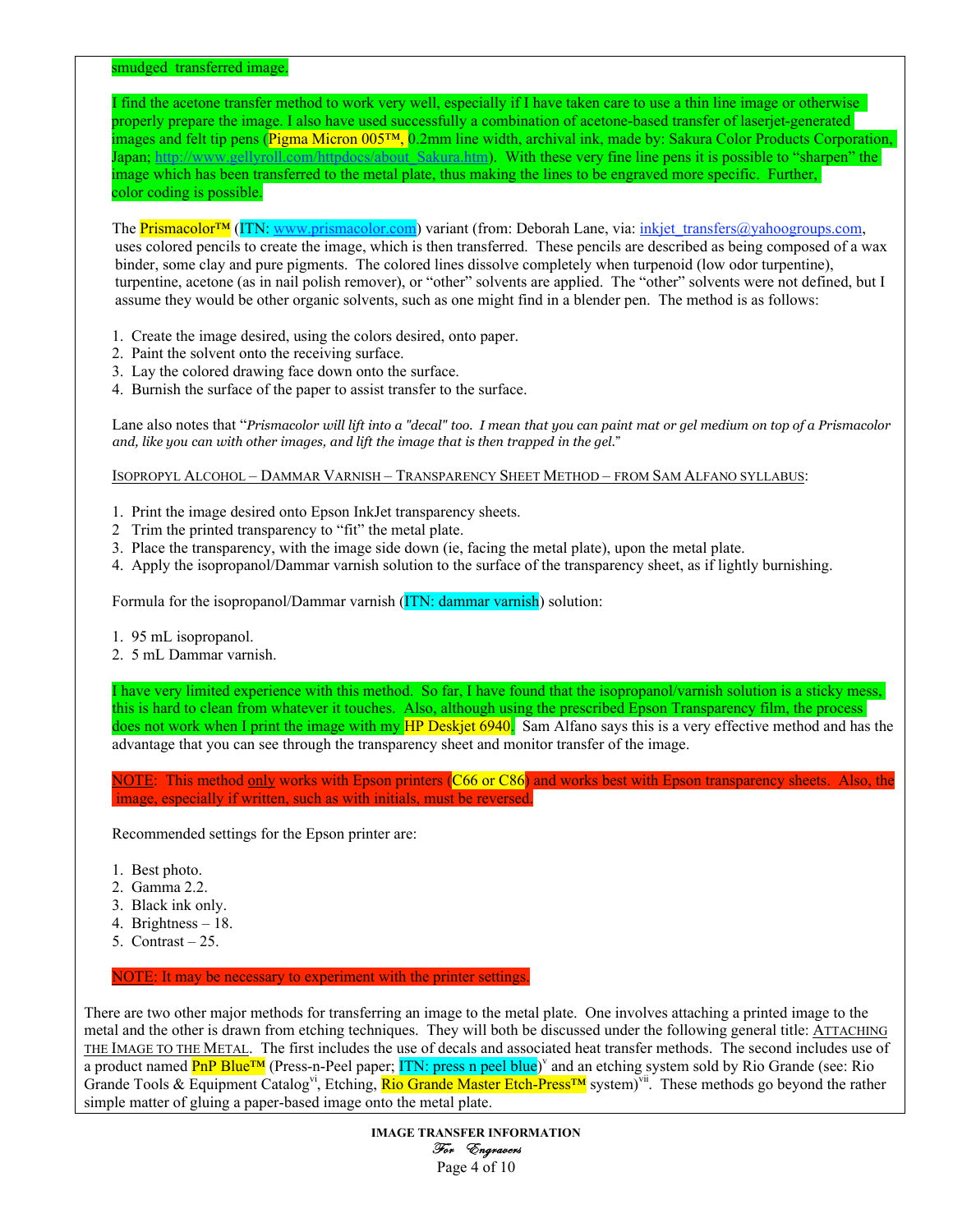#### ATTACHING THE IMAGE TO THE METAL – decals and related heat transfer methods:

The graphic arts and arts & crafts communities have a wide variety of ways of attaching images to other objects, such as cloth, glass, rock, metal, etc. These methods include:

- 1. Decal transfer.
- 2. Heat transfer.
- 3. Medium transfer.
- 4. Photo paper transfer.

Various decal transfer systems are available and include:

- 1. Decal Transfer: A wide variety of transfer papers from Papilio Premium Digital Media (www.papilio.com). This company also makes various "glues" for increasing the adhesiveness of the decal to the medium to which it is being transferred. The company produces products which are meant for use with both LaserJet- and InkJet-type printers. Viii  $\frac{\text{Lazertran}^{\text{TM}}}{\text{Lazertran}}$  is another product used in decal transfer (ITN: lazertran)
- 2. Heat Transfer: These products are similar to the decal transfer materials but utilize heat to make the transfer (ITN: heat transfer). Some of these products and techniques may be found at or include: www.bestblanks.com, HP Iron-on Transfers™, Magic PTransfer – Low Temp Image Transfer™ (Boyd's Imaging Products; www.iboyds.net, Opaque InkJet Transfer Paper (Dharma Trading Co; www.dharmatrading.com); for techniques see: www.shopping.hp.com, www.art-e-zine.co.uk/imageshirt.html, www.images-magazine.com.
- 3. Medium Transfer: This method is a variant of decal transfer which first transfers the image to a medium, such as matte, and then transfers the matte-impregnated image to the metal. For information on this technique ITN: liquitex and technique, go to: www.talbot.com/collage, or www.art-e-zine.co.uk/imagegel.html, www.goldenpaints.com/technicaldata/transimg.php. The technique may be combined with images printed onto inkiet transparency film (the author referenced used 3M InkJet Transparency Film™) (www.art-e-zine.co.uk/imageinkjet.html). Another product is called **OmniGel™**, the instruction for whose use is at: www.abovethemark.com/howtos/omnigel.htm.
- 4. Photo Transfer: This method is a variant of the medium transfer method which uses an image printed onto photographic paper (the author referenced used 4x6 HP Photo Glossy Paper™) (www.art-e-zine.co.uk.imagewater.html).

I have limited experience with these methods, having attempted only Decal and Heat Transfer methods. I have not tried Medium or Photo Transfer methods. I have had no success with Heat Transfer methods using paper imprinted with images made either with LaserJet or Inkjet printers. I have used the Lazertran™ product with some success utilizing images printed with an HP Laserjet 4P™; Lazertran™ is not designed for use with InkJet-type printers.

The Lazertran product is a sheet of paper with the decal attached; in this respect, most of the decal-type image transfer products are very similar. The image is printed onto the decal side. Soaking in water liberates the decal from the paper sheet. The free decal is then applied to the metal plate and any bubbles are gently burnished out with a wet finger tip. The decal has its own glue with which it attached to the metal plate – essentially the same as decals put on models.

In my hands, the Lazertran™ decal glue is not sufficiently adhesive and the decal fractures and tears as engraving proceeds. To some extent I was able to overcome this by first coating the metal with Scotch Quick-Dry Tacky Adhesive™ (ITN: 3m tacky adhesive). This reduces the amount of fracturing and tearing as the engraving is done, but I do not find decal transfer a satisfactory solution in my hands. Others have recommended using matte to increase adhesion but I found this produced a nasty, splotchy discoloration on brass plates and was not willing to try it on silver. The Papilio company recommends the use of an aerosol spray with their rub-on decal papers (ITN: www.papilio.com).

ATTACHING THE IMAGE TO THE METAL – etching techniques:

The general principles of etching have been used for a very long time by those in the printing, graphic arts and jewelry community, among others. The underlying principle, as used in etching jewelry for example, is to produce an image on a piece of metal. This image is called the resist. A chemical substance is then applied to etch, or remove, the metal not protected by the resist. There are, however, a number of ways in which the actual etching process may be accomplished. In general, various chemicals are used for various substances to be etched. Many of these etching chemicals are highly toxic and dangerous. Fortunately for the engraver, the actual etching process need not be used, as the initial purpose is completed by transfer of the

> IMAGE TRANSFER INFORMATION For Engravers Page 5 of 10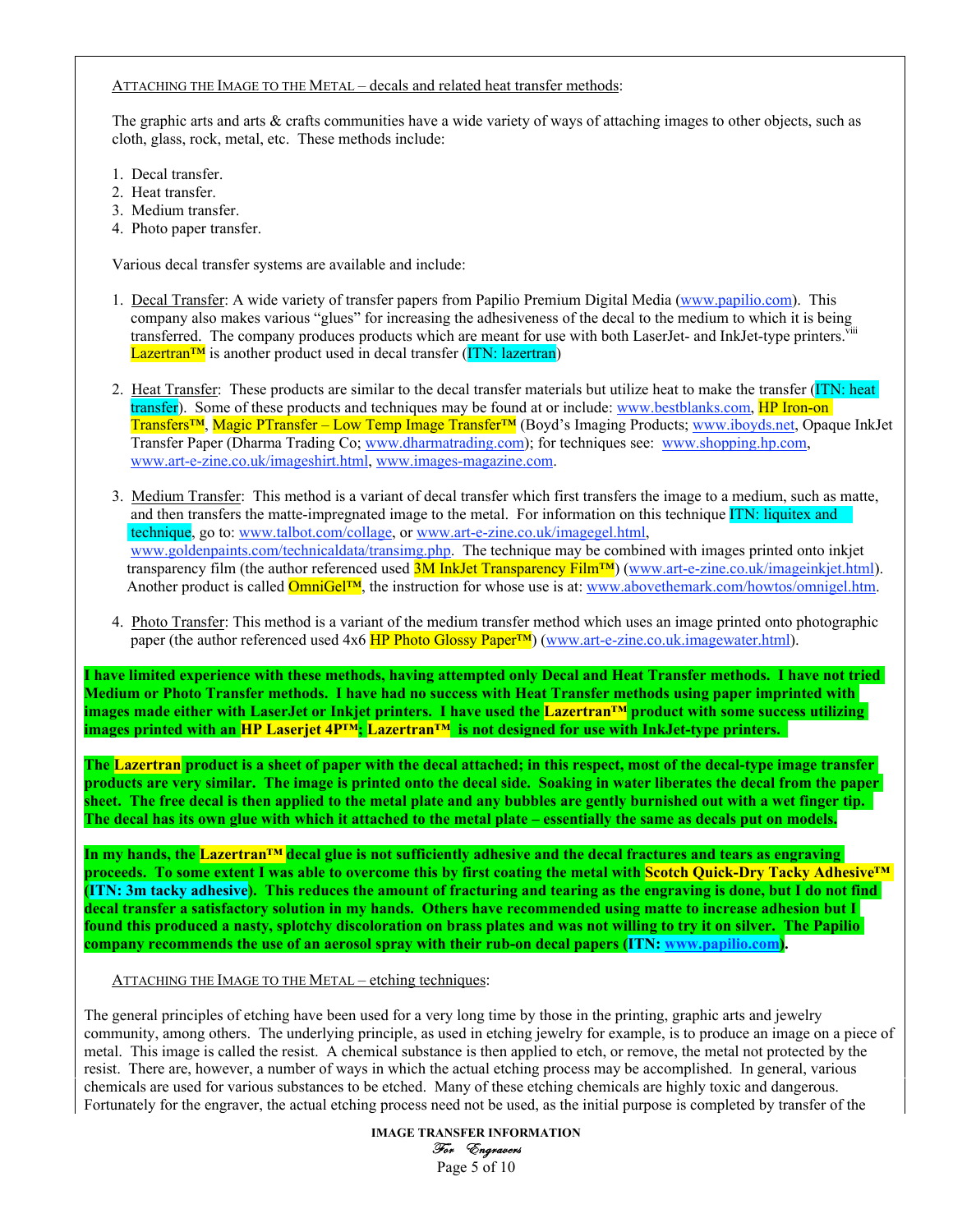image to the metal. Of course, etching and other jewelry methods could be combined. An example of this is the combined etching and enameling method called champlevé, where the area etched is then filled with enamel (ITN: champleve enamel).

Two attractive methods utilizing the application of an enamel-type resist to transfer an image for engraving are:

## 1. MA Scherr's Rio Master Etch-Press System.<sup>v, vi</sup>

Scherr's system is available as a virtually self-contained and relatively simple method for introducing the image to metal. A silk screen is created which is then used to silk screen print the image using a material called asphaltum.<sup>ix</sup> I have not tried this approach, but it is attractive in that it is a self-contained system. It is said that asphaltum is a messy substance with which to work and that it dries slowly. After the engraving is completed, the remaining asphaltum may be removed with an organic solvent. Photocopy transfer etch is variant method– more may be found about this at: www.ganoksin.com.

## 2. PnP Blue<sup>™</sup> transfer system.

The computer chip production industry is extensively involved in the transfer of fine-lined and detailed images to other surfaces. In the computer industry the images are highly detailed and refined and the images are transferred to amazingly small areas. The technology and equipment involved is both complex and very expensive. Fortunately, there exists an electronics hobbyist genre which, among other things, creates their own circuit boards. Circuit board images are on a much larger scale than computer chip images and more amenable to the needs of the engraver.

There are numerous websites which detail procedures for the use of **PNP Blue™**<sup>x</sup>; fundamentally, the procedure is as follows:

- 1. Prepare the receiving surface appropriately (see above: Preparation of the Metal). The metal surface must be meticulously cleaned and have a "tooth."
- 2. Photocopy or laser print the image onto the dull (emulsion) side of the PnP Blue<sup>™</sup> transfer film.
- 3. Place the printed/photocopied image side down onto the metal and place a piece of paper over it. The metal should be resting on a surface suitable to endure the heating process.
- 4. Press a heated clothes iron on the paper and bring the metal plate temperature to that of the iron (see below for details).
- 5. Cool the metal plate/ $\frac{PnPBlue^{TM}}{PMPBlue^{TM}}$  sandwich and peel off the film.

The use of clay-faced paper is touted as an alternative to  $\text{PnP}$  Blue<sup>TM</sup> transfer sheets (see:

www.buildyouridea.com/hardware/4 axis controller/4 axis.html; this site discusses the clay-faced paper method). Both **PnP** Blue™ and the "clay-faced paper" methods are a type of heat-based image transfer. They are different, however, in that a decal is not involved and that the printed image itself is being transferred – they also differ in their origin from the "printed circuit board" community.

## 4. DETAILED TECHNIQUES.

## I. Preparation of the Image:

I cannot provide a detailed technique for image manipulation, particularly for digital images, because it depends upon the software and hardware you use.

## II. Preparation of the metal:

- 1. Initially prepare the surface as you would for any other engraving project. Commonly, 600 grit (15\_) sand paper is used to create a matte surface which will contrast with the bright engraving. I have also used sandblasting to produce such a matte finish (Garnet media; 55 mesh  $\approx 250{\text -}297$ ); Rio Grande<sup>xi</sup>). Note: with sandblasting any errors are much more of a problem.
- 2. Further preparation of the surface requires removal any residual oils, such as easily come from fingers. Scherr recommends using a non-oily pumice powder.<sup>vi</sup> Others use Penny Brite™ cleaner and ScotchBrite™ scouring pads. However this cleansing is done, the final result must be a metal surface which shows no water breaks when rinsed.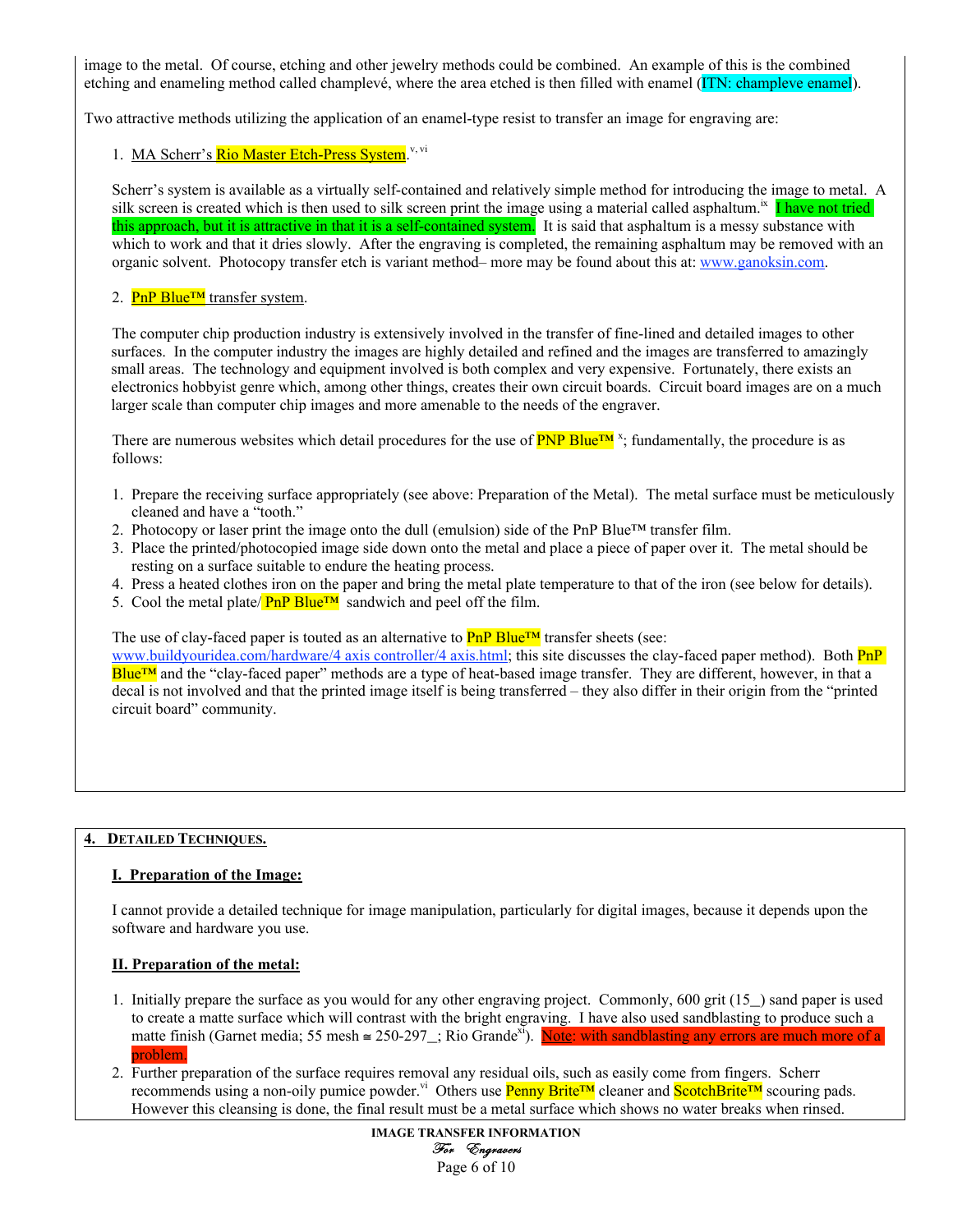3. Dry thoroughly with a clean paper towel and do not touch the cleaned surface/s. Clean cotton gloves are a good step, from this point on when handling the metal.

#### **AUTION:** Each of the following methods assumes that appropriate image and metal surface preparation has been done!

## III. Transfer Wax Method:

- 1. Dab the surface of the metal with plasticene (synthetic clay) or beeswax so as to produce a consistent oily/greasy surface. Sam Alfano has a product which is ideal for this purpose –  $Sam$  Alfano's Hand Engraver's Transfer Wax<sup>TM</sup> (ITN: www.masterengraver.com).
- 2. If drawing, use a 9H pencil, or a scriber, or follow the pencil with a scriber. Having created the image on the oily/greasy surface and/or the metal, the engraving may proceed. Upon completion, the oily/greasy surface may be removed by washing or a few minutes in an ultrasonic jewelry cleaner.
- 3. If the purpose is to "copy" an already engraved image, then attach clear "Scotch" tape to the oily/greasy surface of the engraved plate surface, with the sticky surface down or attaching to the plate. Lightly burnish the tape to the metal to assure a thorough contact.
- 4. The tape is then removed and placed sticky side down upon the metal piece to receive the image this surface must be appropriately prepared and should not have been dabbed with the wax. The transferring tape can be lightly burnished with a finger tip so as to cleanly transfer the image.
- 5. The "image" transferred is then used as a guide for engraving a copy of the original image. Note that the engraved image is not actually transferred. It is the oily/greasy surface around the engraved area which has been transferred producing, if you will, a negative image of the engraving.
- 6. Upon completing the engraving, any residual oily/greasy surface can be washed off.

## IV. Organic Solvent Method and LaserJet Printed Image Method:

- 1. Print the image desired onto regular printer paper using a laserjet-type printer. Note: the printer must be a laserjet-type which uses dry toner. So-called photocopied images are also said to work. Also, note that printed letter images, such as initials, must be reversed upon printing because the printed image will be placed face down on the receiving plate, thereby creating a mirror image of the printing.
- 2. Cut the printed page/image to conform to the size of the receiving plate and place it thereon.
- 3. Placed a small amount of acetone on a folded paper towel. Note: too much acetone will smudge the transferred image.
- 4. Lightly and quickly burnish the printed image (face down on the plate with the paper towel. If you burnish for too long or with too much acetone, the image transferred will be blurred.
- 5. The printed paper is removed from the plate and the plate is allowed to dry.
- 6. Engrave the image.
- 7. After engraving, any residual transferred image/toner may be removed with acetone.

A blender pen may be used instead of acetone.

## V. Isopropyl Alcohol – Dammar Varnish – Transparency Sheet Method:

- 1. Print the image desired onto an **Epson InkJet Transparency Sheet**.
- 2 Trim the printed transparency to "fit" the metal plate.
- 3. Place the transparency, with the printed image side down (ie, facing the metal plate), upon the metal plate.
- 4. Using a Q-tip, apply the isopropanol/Dammar varnish solution to the surface of the transparency sheet, as if lightly burnishing.
- 5. Engrave the image.

Formula for the isopropanol/Dammar varnish (ITN: dammar varnish) solution:

- 1. 95 mL isopropanol.
- 2. 5 mL Dammar varnish.

NOTE: This method only works with Epson printers (C66 or C86) and works best with Epson transparency sheets. Also, the image, especially if written, such as with initials, must be reversed.

# VI. Decal Transfer Method: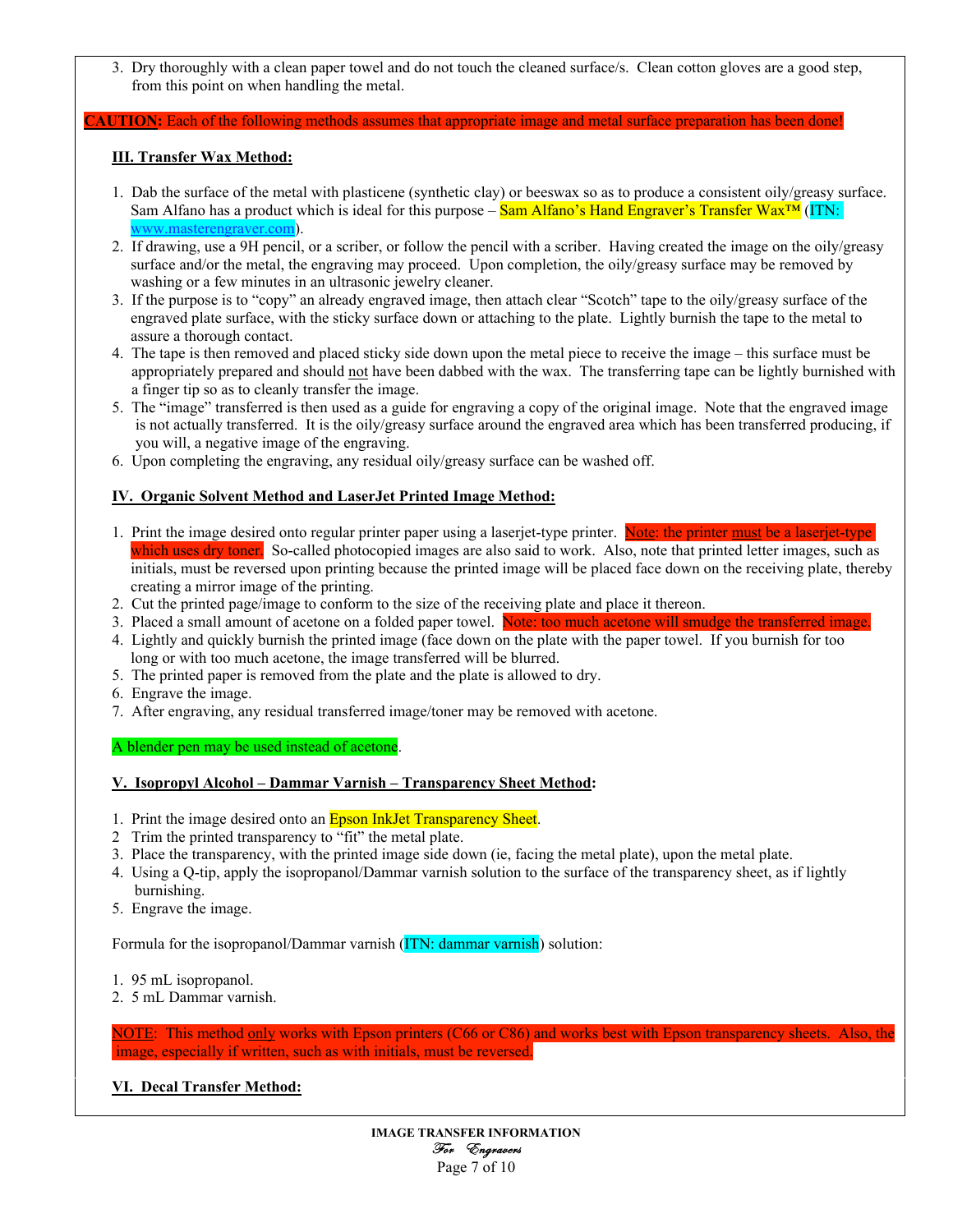- 1. Print the desired image onto the decal transfer product note: my experience has been with  $\frac{L\text{azertran}}{M}$ , which requires the image be printed by a laserjet-type printer (I use an  $HP$  LaserJet  $4P$ ).
- 2. Cut the printed decal so that it is roughly the size of the plate to which the decal is to be attached.
- 3. Place the trimmed decal into warm water. Within a minute or less, the decal itself can be separated from the paper backing.
- 4. Some recommend further preparation of the metal surface for receipt of the decal. These additional steps involve moistening the metal surface with isopropyl alcohol or applying matte to the metal surface. I have successfully used **Scotch Quick-Dry Tacky Adhesive<sup>TM</sup>** to increase adhesion of the decal to the surface.
- 5. The separated decal is removed from the warm water and placed upon the metal surface and burnished lightly with a moistened finger tip so as to remove bubbles and assure uniform attachment.
- 6. The decal/metal plate combination is left to dry, which results in attachment of the decal to the metal plate. This drying is usually completed at room temperature overnight. Drying can be accomplished more rapidly by the application of heat, such as from a hair dryer, a heat gun, or in an oven. However, the temperature should not be about  $200^{\circ}$  F because at higher temperatures the decal will melt to the metal, after which it is essentially impossible to remove without scouring the surface.
	- 7. Engrave the image.

# VI. PnP Blue Method:

1. Transfer the image to the matte side of **PnP Blue™** paper using a laserjet-type printer (ie, carbon-based toner; InkJet-type printers will not work). Use the darkest image possible without smudging.

Carlson<sup>i</sup> recommends taping the  $PnP Blue^{TM}$  paper about \_ in down from the top of a sheet of normal printer paper before printing. The **PnP Blue<sup>TM</sup>** is very thin and taping it to printer paper avoids printer jams. **CAUTION:** Make sure there is no excess adhesive on or around the tape as this will damage the print drum.

2. Place the metal plate to receive the image on a flat, heat resistant surface.

Goss<sup>xv</sup> recommends a piece of smooth wood.

- 3. Cut the image from the **PnP Blue<sup>TM</sup>** paper so that there is a \_ inch (6.5 mm) border.
- 4. Place the image-impregnated  $\frac{Pn}{P}$  Blue<sup>TM</sup> paper on the metal plate, image or matte surface down.

The Gas Engine website recommends taping the **PnP Blue<sup>TM</sup>** paper image impregnated-paper to the metal plate and placing a twice-folded paper towel between the metal plate and the underlying heat resistant surface.

5. Apply heat evenly to the PnP  $PnP Blue^{TM}$  paper via a regular, household, clothes iron; a heat press can also be used, having the advantage of controlling both temperature and pressure.<sup>xii</sup>

The iron can also be held inverted in a vise and the plate, with attached image impregnated  $\text{PnP Blue}^{\text{TM}}$  paper placed upon it; light burnishing can be done with a wooden stick. Either way, the metal becomes very hot and the image more clear through the  $\frac{PnP Blue^{TM} paper}{PMP}$  as the transfer occurs.

NOTE: Temperature is an issue here; Carlson<sup>i</sup> recommends setting the iron to "high." Goss notes that all irons are different, in terms of temperature settings, not to use steam, to experiment and that the temperature sought is 200-225° F. The Techniks, Inc website (see below) notes that: *The temperature setting on the iron is critical, and dependent upon your laser printer or photocopier. Suggested starting temperature is 275-325<sup>°</sup> F. Iron setting is generally "polyester." DO NOT USE THE STEAM SETTING.*" The Gas Engine Website recommends "the second highest setting" or about "250-270° F and no application of pressure, because the copy toner melts as it is heated. A Printed Circuit Board SOP (www.mitghmr.spd.louisville.edu/lutz/resources/sops/pcbsop.html) recommends a temperature of 200-225° F or the "lower" region of steam settings, or about 2/3 of the iron's maximum setting, cautioning that this is a dry process and to not use water. The solarbotic website recommends  $300^\circ$  F. Ritchie uses an iron set on steam without water.<sup>xiii</sup>

- 6. Duration of heat and pressure is also important. Carlson<sup>i</sup> recommends "a couple of minute of heating and pressure;" Goss<sup>xv</sup> recommends 45-100 seconds, larger images taking longer time; the Techniks, Inc website recommends 1.5-10 minutes; The Gas Engine website recommends 2-3 minutes; the above noted Printed Circuit Board SOP recommends 45-100 seconds, but to "*continue to iron for at least 5 minutes.*
- 7. Alternatively, pre-heat the metal plate with the iron, place the **PnP Blue™** image-impregnated paper matte surface down on the plate and burnish with a cloth. Carlsoni recommends preheating the metal plate with a hot air gun until it is too hot

IMAGE TRANSFER INFORMATION For Engravers Page 8 of 10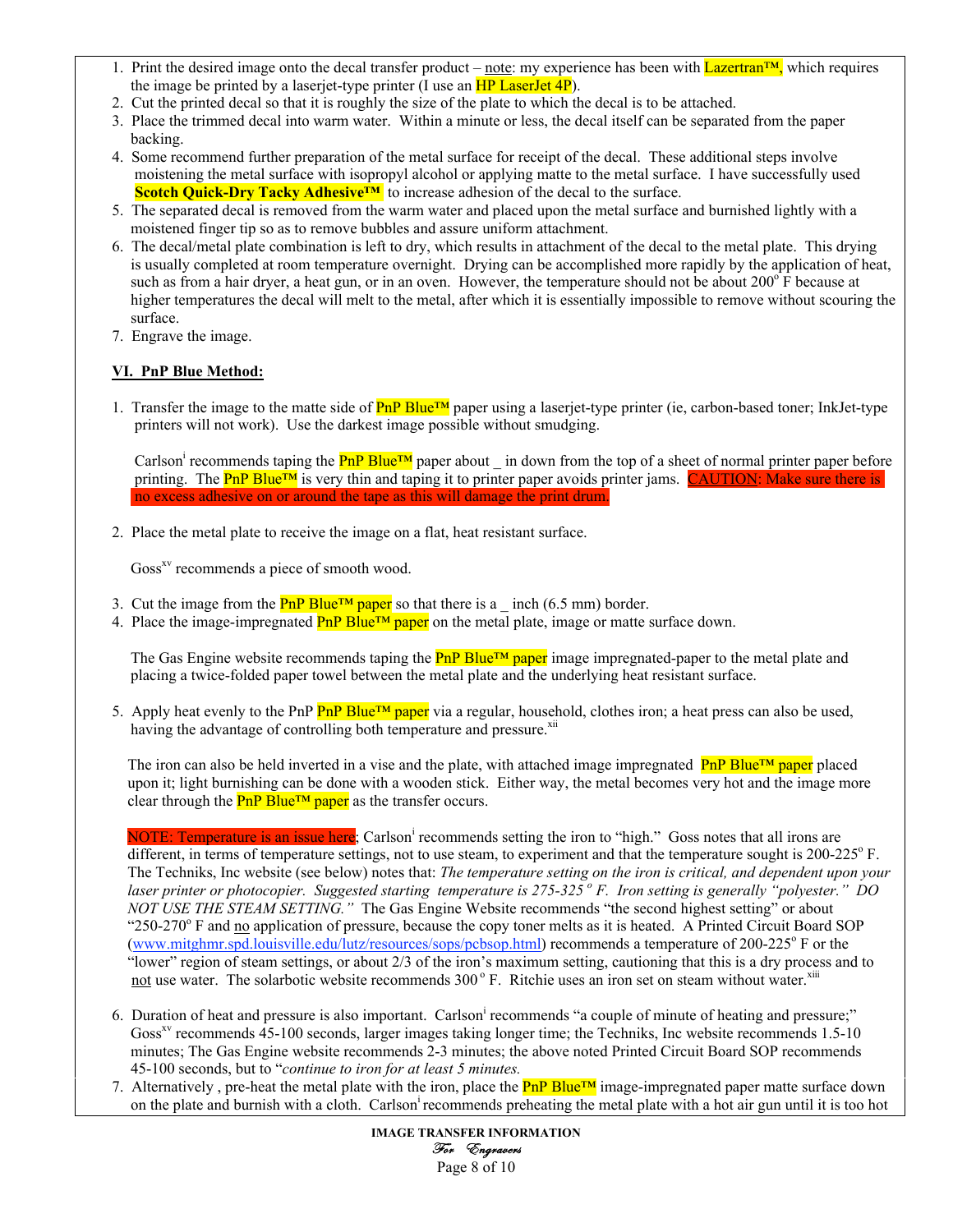to touch (about 140<sup>°</sup> F), laying a piece of printer paper on the **PnP Blue™** image-impregnated paper and then pressing with the hot iron; he recommends "a couple of minutes of heating and pressing."

- 8. Carlsoni also recommends applying pressure with "a few books" while the plate cools and waiting until it reaches room temperature before any further manipulation.
- 9. After cooling, carefully peel the  $\frac{PnPBlue^{TM}}{PMPBlue^{TM}}$  off the plate. If the image transfer is not complete, return to the heat step. Areas which did not transfer can be touched up with black permanent marker or nail polish. Cooling can be hastened by placing the warm metal plate on a steel block. The Technniks, Inc website recommends quenching under cold running water to cool the metal. The Printed Circuit Board SOP recommends 10-15 minutes cooling.

This is a methodology modified or extracted from those of Clee<sup>iv</sup>, Sanchez<sup>xiv</sup>, Sandra Noble Goss<sup>xv</sup>, Techniks, Inc (www.techniks.com/how to.htm), and an article from The Gas Engine Magazine (www.gasenginemagazine.com/archive/0403/0403 feature1.html).

Further details about PnP Blue<sup>™</sup> may be found at: www.techniks.com/information.htm. Alternatives to PnP Blue™ paper include the "Toner Transfer System (DecalPRO<sup>TM</sup>)" from Pulsar (see: www.pulsar.gs/) and the use of laser-printed clay-coated (magazine)(Epson Photoquality Inkjet Paper (#S041062)™) paper (see: solarbotic, in end note x).

## VII. Saral Wax Free Transfer Paper Method:

- 1. Place the product color side down (ie, facing the metal plate) onto the metal plate.
- 2. Place the image on top of the Saral paper.
- 3. Using some sort of stylus (ie, ball point pen, pencil, tracing wheel, etc) apply enough pressure to create an image replica on the metal plate.
- 4. Engrave the image.

There are 5 colors of Saral paper (ITN: www.saralpaper.com/products/html):

- 1. Graphite all purpose and appropriate for paper, wood, fabric, canvas and metal.
- 2. Red for ceramics and china; the colors will fire out; also on photographs, Photostats, acetate overlays and enamel.
- 3. Blue a non-photographic blue.
- 4. Yellow for dark surfaces and clear or stained glass.

# 4. END NOTES.

 $\overline{a}$ 

<sup>i</sup> Carlson, J, Making Brass Builder's Plates, in: Home Metal Shop Club, April, 1997, see: www.homemetalshopclub.org/news/jul97/jul97.html.

ii Untracht, O, Jewelry Concepts and Technology, Robert Hale Limited, 45-47 Clerkenwell Green, London EC1R OHT (published in the United States by Doubleday & Company, 1985; see: Chapter 4: Basic Techniques – Processing sheet metal without deformation – Design transfer to metal – materials and methods, pp 74-75.

iii Rio Grande, Tools & Equipment Catalog, 2006-2007, Abrasives, pg 296.

<sup>iv</sup> Saral transfer paper is particularly interesting because it comes in a variety of colors and the types are meant for use with specific materials to which the image is to be transferred.

v Also see: Clee, M, Easy Etching, pp 38-48, Art Jewelry 2006 (November) 3:38-41.

v<sup>i</sup> Rio Grande, Tools & Equipment Catalog, 2006-2007, Etching, pp 370-371.

<sup>vii</sup> Also see: Scherr, MA, The Instant Etch Process, in: Metals Technic, pp129-140, Edited by: Tim McCreight, Brynmorgen Press, Cape Elizabeth, MA, 1992.

<sup>viii</sup> Other companies which produce decal-type image transfer products may be found at or include: www.DecalPaper.com, Lazertran™ (ITN: lazertran),

> IMAGE TRANSFER INFORMATION For Engravers Page 9 of 10